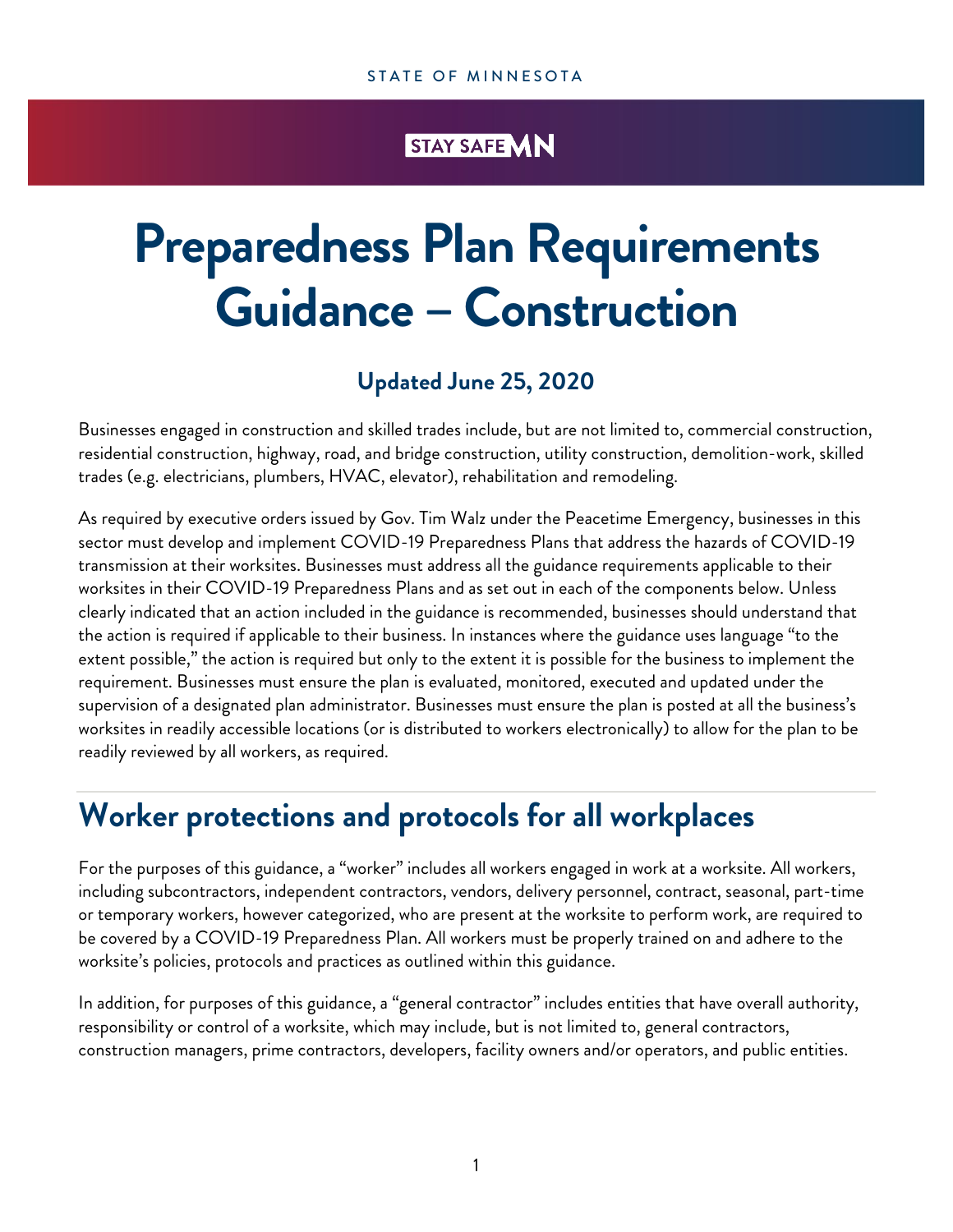# **Responsibilities of general contractors on the worksite**

## Requirements

- 1. General contractors must develop and implement a written COVID-19 Preparedness Plan that addresses the COVID-19 protocols and practices set out in this guidance that are applicable to the general contractor's overall responsibility for work activities at the worksite and the work activities of its workers at the worksite. General contractors must ensure their plan is posted and readily available at the worksite.
- 2. General contractors must ensure all businesses that have workers performing work activities at the worksite, including employees, subcontractors and independent contractors, have a written COVID-19 Preparedness Plan that addresses the COVID-19 protocols and practices set out in this guidance that are applicable to the business's work activities and workers who are performing work at the worksite.
- 3. General contractors must ensure COVID-19 Preparedness Plans prepared by each business at the worksite can be effectively implemented at the worksite, address any worksite-specific hazards for transmission of COVID-19 and are in alignment with the general contractor's and other business's COVID-19 Preparedness Plans.
- 4. General contractors must follow the guidance requirements for the component of the COVID-19 Preparedness Plan, "Ensure sick workers stay home," and ensure all businesses at the worksite are immediately informed of the possible exposure of their workers to another worker who has COVID-19 symptoms or has tested positive for COVID-19 and are advised of actions they should take in response to that exposure.
- 5. General contractors must ensure diligent investigations are conducted at the worksite to evaluate and assess instances of exposure, whether actual or potential, involving workers who are confirmed COVID-19 positive, or where the general contractor and/or business have reason to believe a worker may be COVID-19 positive, to ensure timely and appropriate action is taken to mitigate the potential spread of COVID-19 among other workers at the worksite or at other worksites where that worker is or was performing work.
	- See [What to do if an Employee has COVID-19 \(PDF\)](https://www.health.state.mn.us/diseases/coronavirus/sickemployee.pdf) on [www.health.state.mn.us/diseases/coronavirus/businesses.html.](http://www.health.state.mn.us/diseases/coronavirus/businesses.html)
- 6. The responsibilities for general contractors do not minimize, mitigate or substitute for the obligations of every business at the worksite, including subcontractors and independent contractors, to develop and implement their own written COVID-19 Preparedness Plan and to take appropriate steps to address exposures to workers who have tested positive for COVID-19.

## **Responsibilities of each business on the worksite**

## ENSURE SICK WORKERS STAY HOME

## Requirements

1. Maintain an attendance log to account for the business's workers and visitors present at the worksite each day.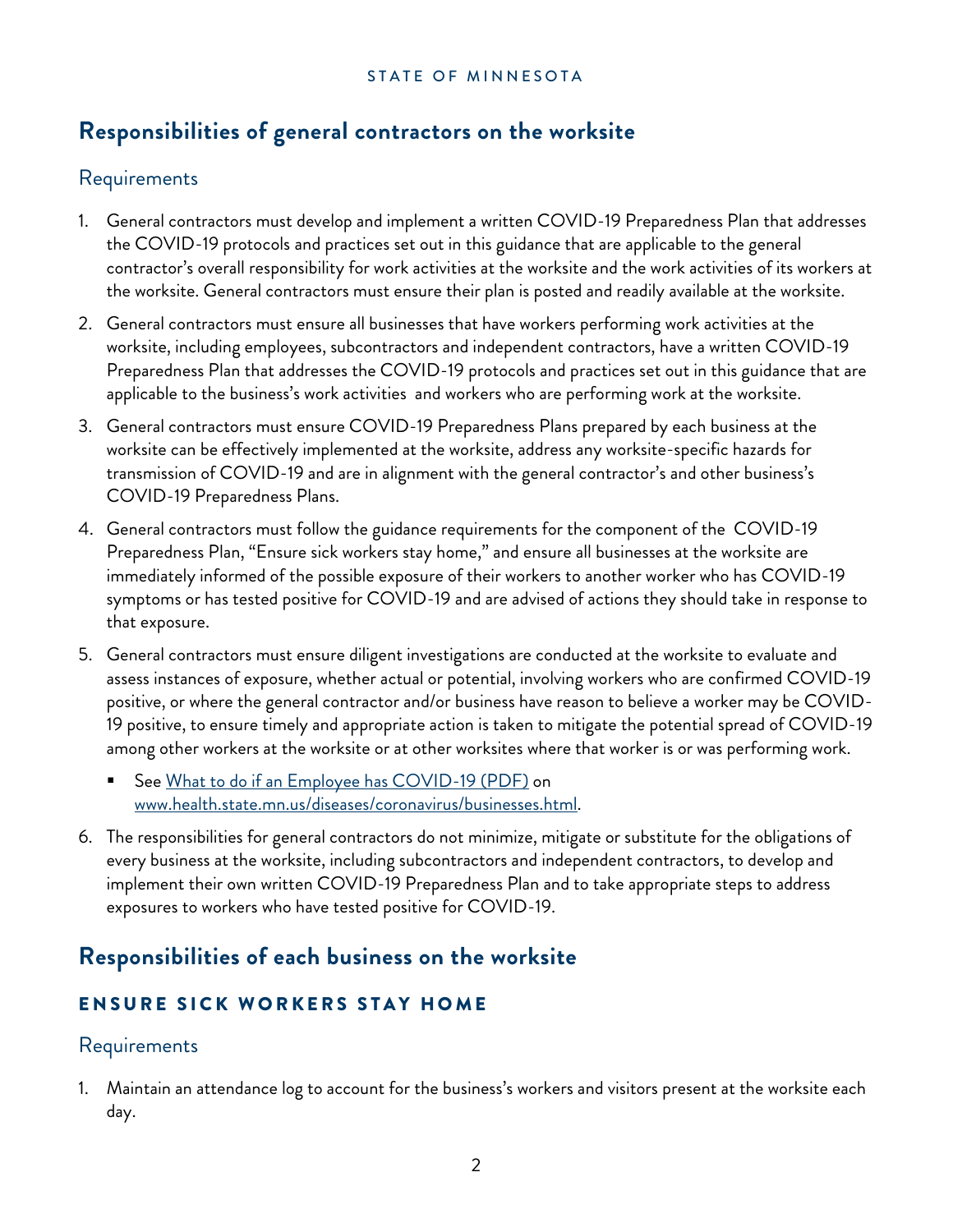- 2. Establish a health screening protocol for the business's workers (e.g. health screening survey, taking temperature). See the Minnesota Department of Health (MDH) Visitor and Employee Health Screening Checklist [\(www.health.state.mn.us/diseases/coronavirus/facilityhlthscreen.pdf\)](https://www.health.state.mn.us/diseases/coronavirus/facilityhlthscreen.pdf). The checklist is also available in Hmong, Somali and Spanish [\(www.health.state.mn.us/diseases/coronavirus/businesses.html\)](https://www.health.state.mn.us/diseases/coronavirus/businesses.html).
- 3. A health screening must be conducted for each business's workers upon arrival and check-in at the worksite. The health screening must be conducted by the business's foreman or lead worker for the workers performing work at the worksite.
- 4. Workers must be stopped from entering the worksite if their responses to the health screening indicates they are experiencing symptoms of COVID-19 or have tested positive for COVID-19 and they should be sent home immediately. If workers begin experiencing symptoms of COVID-19 while at work, they must also be sent home immediately. If workers cannot be sent home immediately, they must be isolated in a closed room or remote area of the worksite until they can be sent home.
- 5. Establish a protocol for workers to report when they are experiencing COVID-19 symptoms, have tested positive for COVID-19 or have been in close contact with a person with COVID-19 symptoms or who has tested positive for COVID-19 and a return-to-work protocol for workers who are required to isolate or quarantine, following MDH guidance [\(www.health.state.mn.us/diseases/coronavirus/returntowork.pdf\)](http://www.health.state.mn.us/diseases/coronavirus/returntowork.pdf).
	- Workers who are experiencing COVID-19 symptoms, have tested positive for COVID-19 or have been in close contact with a person with COVID-19 symptoms or who has tested positive for COVID-19 must be instructed not to report to work until their isolation or quarantine period is completed.
- 6. Establish a protocol for identifying and communicating with workers who may have been exposed to a person with COVID-19 symptoms or who has tested positive for COVID-19, while on the worksite, following Centers for Disease Control and Prevention (CDC) guidelines [\(www.cdc.gov/coronavirus/2019](http://www.cdc.gov/coronavirus/2019-ncov/community/general-business-faq.html) [ncov/community/general-business-faq.html](http://www.cdc.gov/coronavirus/2019-ncov/community/general-business-faq.html) and CDC Interim Guidance for Businesses and Employers Responding to Coronavirus Disease 2019 (COVID-19), May 2020 www.cdc.gov/coronavirus/2019 ncov/community/guidance-business-response.html).
	- $\blacksquare$  If a worker is confirmed to have COVID-19, the protocol must include informing the business's other workers who have been in close contact with the infected worker, as well as the general contractor(s) at the worksite, of the possible exposure to COVID-19 at the worksite. An individual must be designated to gather information from workers who may be sick with COVID-19 and to engage in needed communications, while ensuring the privacy of infected workers is maintained in accordance with Equal Employment Opportunity Commission (EEOC) guidance [\(www.eeoc.gov/transcript](http://www.eeoc.gov/transcript-march-27-2020-outreach-webinar)[march-27-2020-outreach-webinar\)](http://www.eeoc.gov/transcript-march-27-2020-outreach-webinar).
- 7. Evaluate and adjust sick leave policies to reflect the need for workers to be isolated or quarantined and to create incentives for workers who are sick to stay home. Sick leave policies must be clearly communicated to the business's workers.
- 8. Provide for accommodations for "high risk" workers who are vulnerable to serious complications if they were to contract COVID-19. See CDC's People Who are at Higher Risk for Severe Illness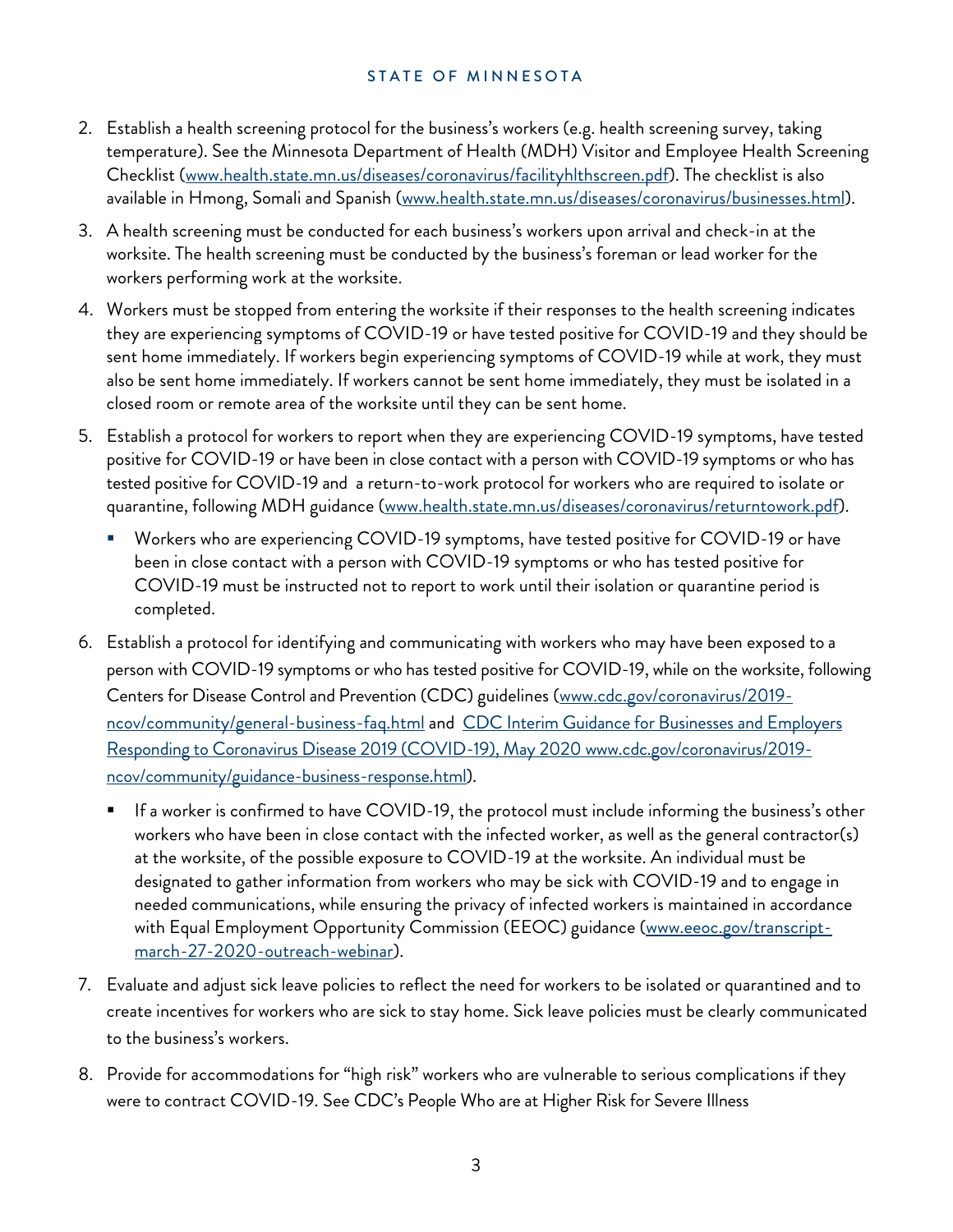[\(www.cdc.gov/coronavirus/2019-ncov/need-extra-precautions/people-at-higher-risk.html\)](http://www.cdc.gov/coronavirus/2019-ncov/need-extra-precautions/people-at-higher-risk.html). Vulnerable workers should be encouraged to self-identify; businesses should avoid making unnecessary medical inquiries. Businesses must take particular care to reduce these workers' risk of exposure.

#### S OCIAL DISTANCING – W ORKERS MUST BE AT LEAST SIX FEET APART

## Requirements

- 1. Maximize remote working workers who are able to work from home must work fromhome.
- 2. Hold virtual or online meetings, when possible (e.g. design meetings, project planning meetings, foremen meetings).
- 3. Ensure the worksite is supervised to oversee social distancing and assignment of work crews to maintain social distancing.
- 4. Ensure social distancing is maintained between workers at the worksite, including entering and exiting the worksite, navigating throughout the worksite and working within their assigned areas.
	- Provide for six feet of physical distancing in work areas, staging areas, storage areas, hoist areas, break areas, locker and changing areas, meeting areas, office trailers, parking areas, etc.
	- Evaluate and manage the traffic flow, patterns and "bottlenecks" for workers at the worksite to provide for one-way movement, to reduce crowding and to allow for social distancing at entrances and exits, in stairways, ladderways, hallways, elevators, waiting areas and access points on the worksite.
	- Limit the number of people in restrooms.
	- Provide for separation between individual portable toilets and handwashing/sanitizing stations, including staggering the location and positioning of individual portable toilets and handwashing stations to minimize congregation and traffic (e.g. positioned back to back with doors facing away from each other, mark off six feet of separation between persons waiting in line).
- 5. Limit worker and work crew interaction across floors, zones, buildings and worksites to the extent possible.
- 6. Implement static assignment of work crews for each worksite or work area to the extent possible. For example, Bob, Julie and Indigo always work together and are assigned to the same worksite every day, rather than reporting to different worksites throughout the week or being reassigned with different workcrew members.
- 7. Incorporate barriers, partitions, screens or curtains to maintain barrier protection between workers, to the extent possible, where social distancing cannot be maintained (e.g. curtains at planning tables, partitions on elevated work platforms, tarps over floor trusses, etc.). If use of barriers, partitions, screens or curtains is not possible, see below requirement that cloth face covering and face shields be used where social distancing cannot be maintained.

## Recommendations

8. Use arrows and other signage to mark one-way traffic flows in hallways, stairways and corridors.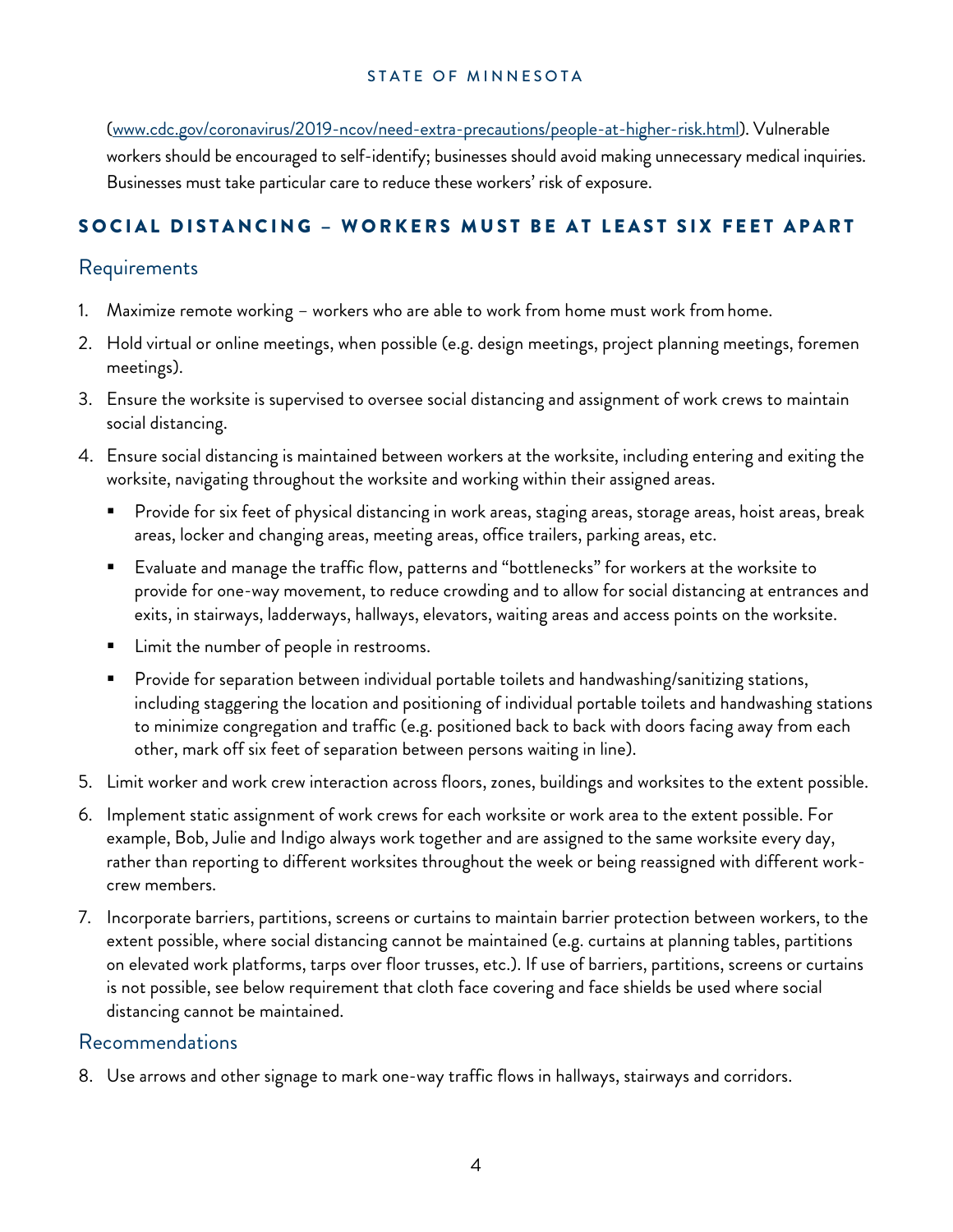- 9. Mark access points, staging areas, loading areas and other areas of congestion to provide for social distancing of at least six feet, including floor markers for distance, lane lines and marking of adjacent areas where workers may be congregating or waiting.
- 10. Use staggered shifts, extended work hours and added shifts to reduce the number of workers on the worksite.

#### WORKER HYGIENE AND SOURCE CONTROLS

## Requirements

- 1. Instruct workers to regularly wash and/or sanitize their hands, in particular when entering and exiting the worksite, and before and after eating or drinking, using tobacco products, using restroom facilities, and using devices, tools and equipment used by other workers. Instruct workers to avoid touching their face with unwashed or unsanitized hands. Ensure handwashing and/or hand-sanitizer facilities are readily available at the worksite and allow workers sufficient time to engage in handwashing/sanitizing.
	- Post "handwashing" and "cover your cough" signs.
- 2. Provide protective supplies when required, including non-medical source-control face coverings, gloves, disinfectant, guards and shields to protect workers against the transmission of COVID-19 while they are working.
- 3. When not required by this guidance, see below "Additional protocols for face coverings." strongly encourage the use of non-medical source-control face coverings (e.g. cloth face coverings) at all times. Instruct workers to:
	- launder reusable face coverings before each daily use according to CDC guidelines at [www.cdc.gov/coronavirus/2019-ncov/prevent-getting-sick/diy-cloth-face-coverings.html.](http://www.cdc.gov/coronavirus/2019-ncov/prevent-getting-sick/diy-cloth-face-coverings.html)
- 4. Ensure supplies in restrooms, portable toilets and handwashing/sanitizing stations are regularly monitored and continually stocked.
- 5. Community drinking stations and water fountains must not be available or used. Individual water bottles may be provided or distributed in lieu of potable waterstations. Touchless water-filling stations may still be provided.
- 6. Food must not be provided nor shared communally.
- 7. Provide tissues or towels for proper cough and sneeze etiquette and provide no-touch trash bins.
- 8. Instruct workers to launder their clothing, uniforms, apparel and personal protective equipment (PPE) daily according to clothing or detergent instructions. Encourage workers to maintain additional apparel at worksites (e.g. shirts, sweatshirts) to minimize cross-exposure between work areas or worksites.
- 9. Ensure proper respiratory protection is still provided, used and maintained to protect workers from other recognized health hazards as required (e.g. respirable silica, lead, asbestos).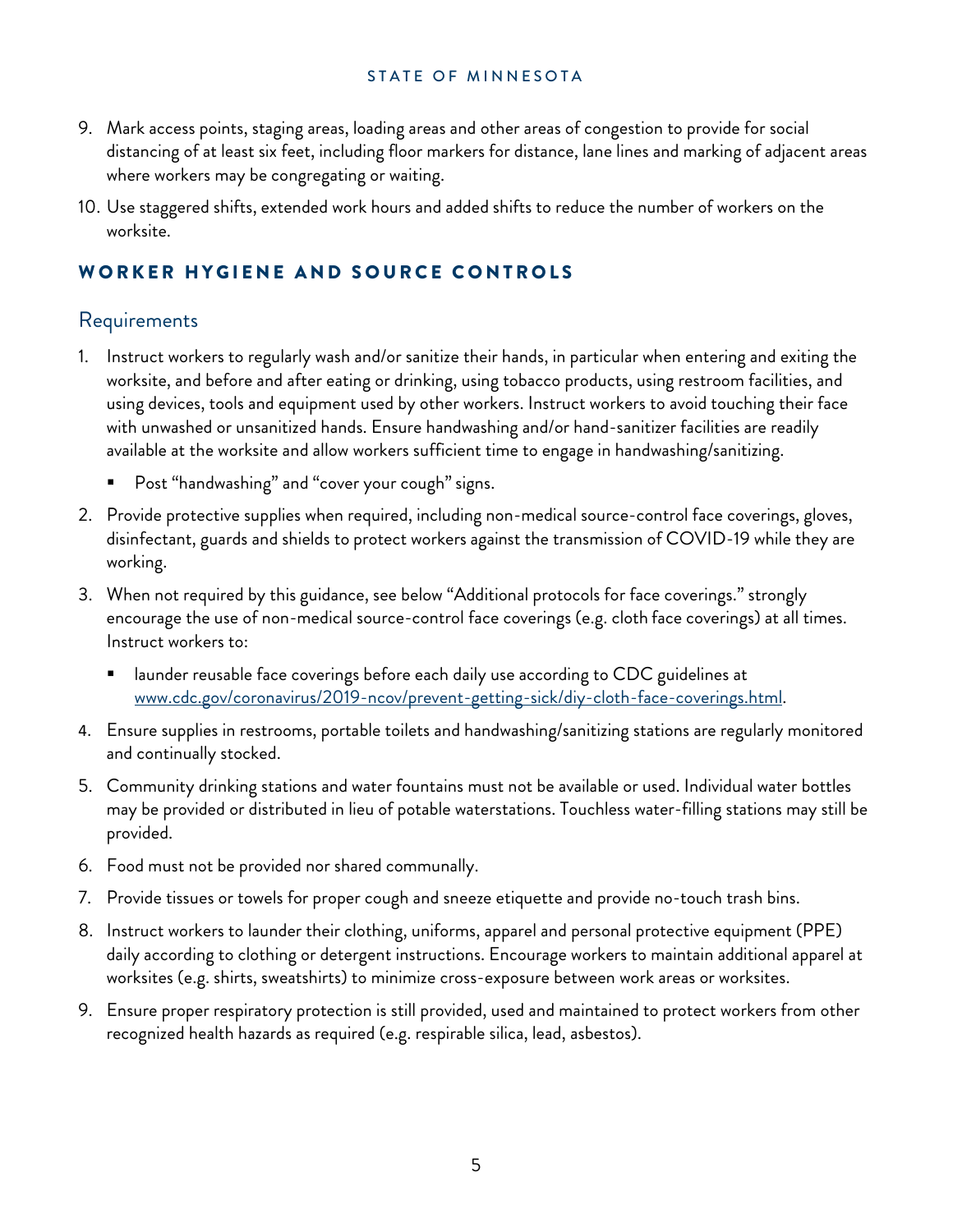#### Recommendations

10. Encourage supplementing handwashing and hand-sanitizing facilities with the use of self-provided, individualized, water bottles or containers filled with soap and water, and potable water for immediate handwashing at worksites.

#### WORKSITE VENTILATION PROTOCOLS FOR WORK WITHIN **STRUCTURES**

#### Evaluate the operational capacity and increase, improve and maintain ventilation provided.

## Requirements

1. Increase the outdoor air-percentage to increase dilution of contaminants, and eliminate recirculating, whenever possible, while maintaining indoor-air conditions.

#### Recommendations

2. Run systems on full economizer as outside-air conditions allow.

Day to day operations: For work activities not occurring outdoors, particularly within enclosed areas and structures, ensure the following practices and protocols are maintained.

## Requirements

- 1. Continuously maximize fresh air into work areas and eliminate air recirculation.
- 2. Supplement the ventilation system with the use of portable HEPA-filter units whenever possible.
- 3. Keep systems running longer hours (24/7 if possible) to enhance the ability to filter contaminants out of the air.
- 4. Minimize air-flow blowing across people.

#### Recommendations

5. Consult an HVAC professional or the American Society of Heating, Refrigerating and Air-Conditioning Engineers (ASHRAE) to ensure proper ventilation, particularly air flow and air exchange, is provided, and ventilation systems are properly maintained. See ASHRAE's COVID-19 Preparedness Resources (www.ashrae.org/technical-resources/resources).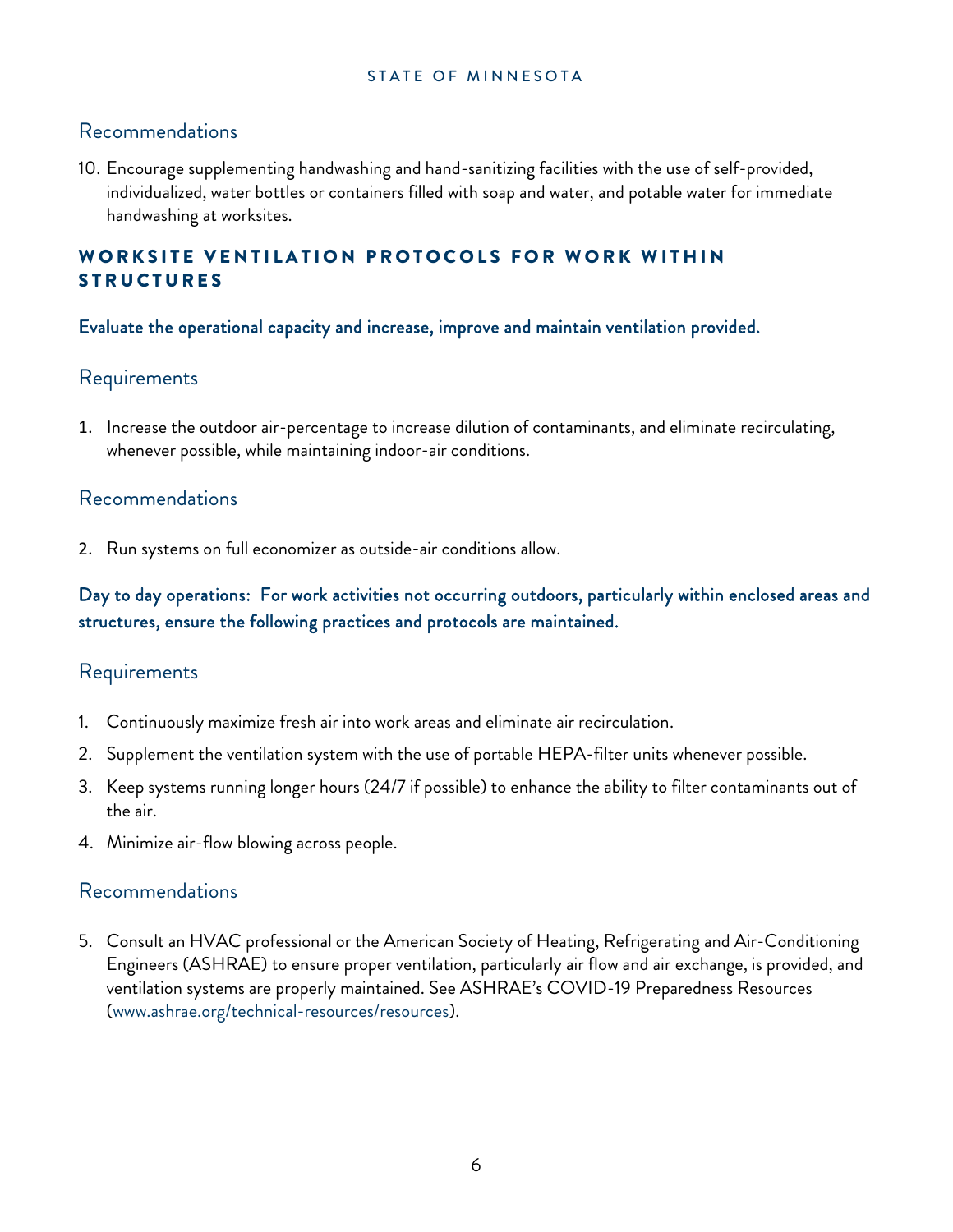#### WORKSITE CLEANING AND DISINFECTION PROTOCOLS

#### Requirements

- 1. Establish a documented sanitization schedule and checklist, identifying surfaces and equipment to be sanitized, the agent to be used and the frequency at which sanitization occurs.
- 2. Frequently clean and disinfect all areas, such as jobsite offices, office trailers, restrooms and portable toilets, locker and changing areas, common areas and break areas.
- 3. Clean and disinfect work vehicles between the use of each worker or work crew.
- 4. Frequently clean and disinfect all high-touch items, such as doorknobs, countertops, barriers, railings, handles and other surfaces.
- 5. Avoid passing and using community materials, sign-in sheets and writing utensils.
- 6. Electronic devices (e.g. light switches, circuit breakers) should not be sanitized with a liquid agent. Consider covering switches and devices with a poly-covering that allows the user to manipulate the device without touching the switch and change out the poly-covering frequently. Electronic devices must be sanitized only when disconnected from the power source, and cleaned and disinfected in accordance with the listing or labeling requirements.
- 7. Workers, including those in the field, should avoid sharing phones, devices, materials, tools and equipment and, if shared, they should be disinfected between users.
- 8. Implement immediate cleaning and disinfecting of areas at the worksite where a worker, official or visitor was present and who has become ill with COVID-19. See CDC's Cleaning and Disinfecting Your Facility [\(www.cdc.gov/coronavirus/2019-ncov/community/disinfecting-building-facility.html\)](http://www.cdc.gov/coronavirus/2019-ncov/community/disinfecting-building-facility.html).
- 9. Select appropriate disinfectants and ensure the needed supply is available consider effectiveness and safety. The U.S. Environmental Protection Agency's (EPA's) List N has identified products that meet EPA's criteria for use against SARS-CoV-2. See EPA's List N: Disinfectants for Use Against SARS-CoV-2 [\(www.epa.gov/pesticide-registration/list-n-disinfectants-use-against-sars-cov-2\)](http://www.epa.gov/pesticide-registration/list-n-disinfectants-use-against-sars-cov-2)..
- 10. Review product labels and safety data sheets, follow manufacturer specifications and use required personal protective equipment for the product.
- 11. Ensure portable toilets are emptied regularly.
- 12. Ensure all trash, refuse and debris is regularly disposed of and not allowed to accumulate, to minimize the number of workers involved in the handling and disposal of materials. Provide covered trash receptacles throughout the worksite.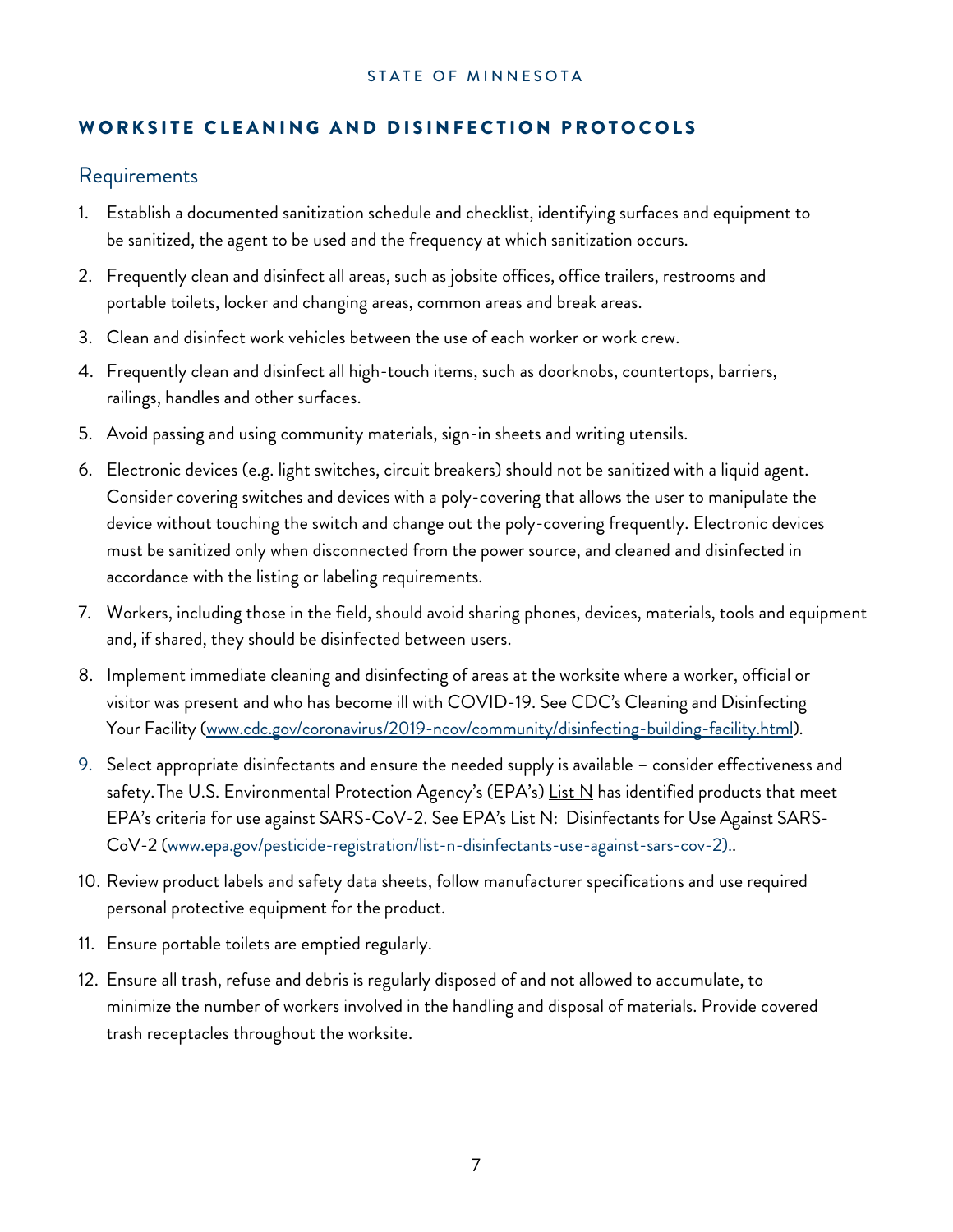13. When possible, assign a designated operator for each piece of equipment (e.g. forklift operator, skid-steer operator) as opposed to allowing several operators to access a single piece of equipment. If equipment is shared, disinfect between users.

#### Recommendations

14. Encourage workers to sanitize high-touch points within their personal vehicle (e.g. handles, locks, steering-wheels, instrument controls, switches, seatbelt) upon entering.

## DROP-OFF, PICK-UP AND DELIVERY PRACTICES AND PROTOCOL

## Requirements

- 1. Workers must maintain a distance of six feet during drop-offs, pick-ups and deliveries.
- 2. Workers must minimize the unnecessary exchanging or sharing of scanners, pens or other tools with delivery personnel.
- 3. Receive deliveries via a contactless method, when possible, including delivery at the gate or location where persons can maintain a distance of at least six feet from each other. When possible, conduct communications and transactions electronically to eliminate the need for close contact between workers and delivery personnel.
- 4. To facilitate social distancing, equipment, materials, products and items being delivered should be dropped off or picked up, when possible, at prescheduled times and coordinated with other deliveries. Perform deliveries, drop-offs or pick-ups in one load, carrier or vehicle at a time, and avoid, where possible, multiple deliveries, drop-offs or pick-ups at one time. Have delivery personnel wait in their vehicles if another delivery, drop-off or pick-up is being performed.

## Recommendations

5. Consider providing locations outside of the worksite to accommodate drop-offs, pickups and deliveries, and delivery workers, and minimize the need for delivery workers to enter the worksite (e.g. portable toilets, drop-off areas, staging areas).

## COMMUNICATIONS AND TRAINING PRACTICES AND PROTOCOL

## Requirements

1. All workers and members of management must be trained regarding COVID-19 exposure, as well as applicable policies, procedures, practices and protocols. The training must be provided by the business for their respective workers on work time. The training must be provided in a manner and language that each worker can understand and must be adjusted to reasonably accommodate all limiting factors present. See OSHA's Resource for Development and Delivery of Training to Workers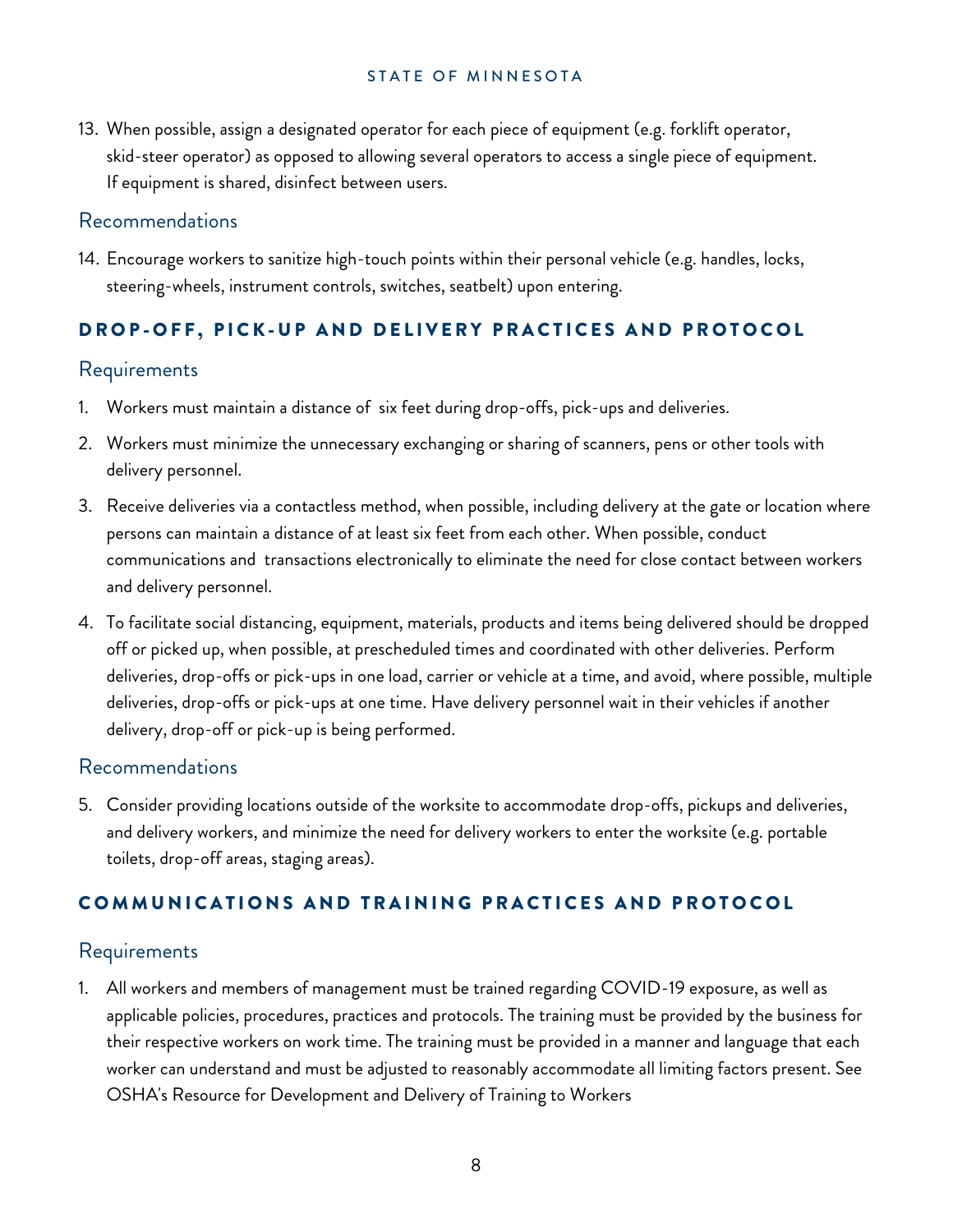[\(www.osha.gov/Publications/osha3824.pdf\)](https://www.osha.gov/Publications/osha3824.pdf). See also Minnesota's Small Assemblies for Testing and Training for guidance with facilitating training for employees while addressing COVID-19 implications [\(dli.mn.gov/sites/default/files/pdf/COVID-19\\_training\\_facilities.pdf\)](https://dli.mn.gov/sites/default/files/pdf/COVID-19_training_facilities.pdf).

- 2. Ensure their respective COVID-19 Preparedness Plans are posted at all worksites where workers are present, in readily accessible locations, and are shared with and reviewed by all workers. Posting may be accomplished through electronic dissemination of the plan to all workers as long as workers have access means to review electronic posting.
- 3. Ensure the required rules, protocols and practices are communicated to their workers and adequately enforce their provisions.
- 4. Ensure the required rules, protocols and practices are required by businesses providing temporary, part-time, seasonal and contract workers to the business.
- 5. Ensure their workers are provided with and use personal protective equipment necessary to perform their work.
- 6. Workers must ensure they comply with and follow established rules, protocols and practices.
- 7. Use signage as reminders for workers, delivery workers, officials and visitors of rules, protocols and practices, including not to enter the worksite if they have COVID-19 symptoms, social distancing, handwashing, use of source control face coverings and respiratory etiquette.

# **Additional protections and protocol for managing access and occupancy on construction worksites**

## Requirements

- 1. Control access to the worksite to required contractors and their workers, delivery workers and government officials, and to visitors who have appointments.
	- Ensure perimeters for worksites are established by means that will allow for the ingress into the worksite to be effectively monitored and controlled.
	- Ensure all worksites maintain established and well-defined boundaries to promote well-controlled access, ingress and occupancy.
	- For worksites that are within the confines of an existing occupancy (e.g. expansion project, remodeling project), ensure access into the worksite is controlled to prevent unauthorized persons from entering the worksite. Examples include permanent or temporary walls, security doors, partitions, fencing or gates. See below guidance about provision of "in-home" services.
- 2. Communicate to officials, visitors and delivery workers performing drop-off, pick-up or delivery the practices and protocols required by this guidance that are applicable to them while on the worksite.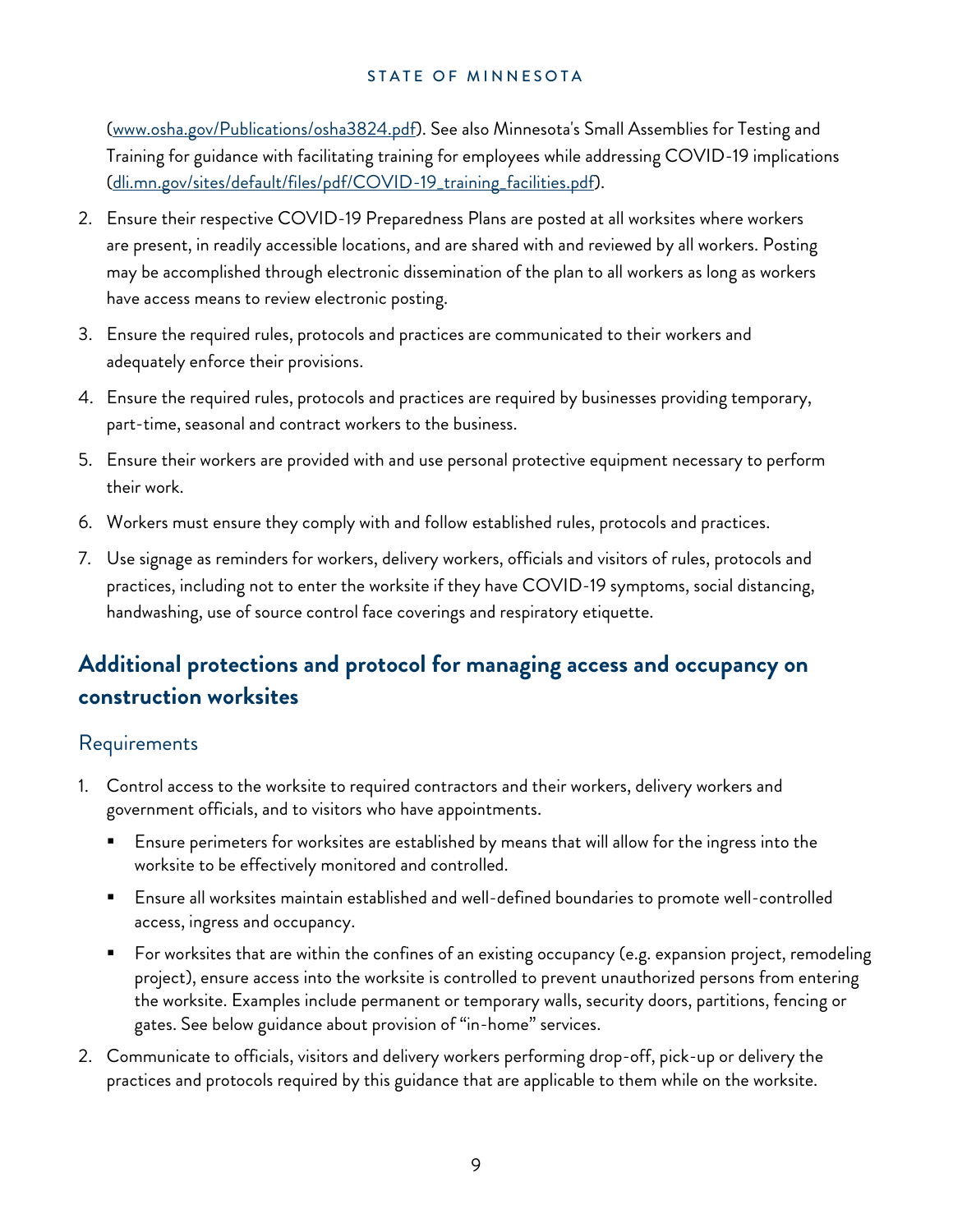3. Request that all visitors wear face coverings and conduct a health assessment and self-check of their body temperature prior to visiting the worksite.

#### Recommendations

- 4. Consider the use of business websites, social media, text messages, phone calls and other means to educate persons who may enter the worksite on the actions being taken for their protection and the protection of all persons at the worksite.
- 5. Encourage all visitors at "high risk" if they were to contract COVID-19 not to enter the worksite and to use other means to conduct their activities. (See [www.cdc.gov/coronavirus/2019-ncov/need-extra](http://www.cdc.gov/coronavirus/2019-ncov/need-extra-precautions/people-at-higher-risk.html)[precautions/people-at-higher-risk.html.](http://www.cdc.gov/coronavirus/2019-ncov/need-extra-precautions/people-at-higher-risk.html))
- 6. Post instructions at entrances advising persons:
	- not to enter if they are experiencing symptoms of COVID-19;
	- they are required to adhere to hygiene and social-distancing instructions, signage and markings; and
	- they should wear source-control face-coverings, whenever possible, in addition to the standard personal protective equipment that is required.

# **Additional protections and protocol to maintain social distancing on construction worksites**

#### Requirements

- 1. Discourage congregating and encourage social distancing outside of the worksite during meal breaks and other work breaks.
- 2. Prohibit car-pooling or vehicle-sharing if the number and arrangement of occupants within a single vehicle does not allow for proper social-distancing.
- 3. Restrict access into the job office or office trailer to a limited number and allow for social distancing (e.g. general contractor only). Do not allow persons to enter the job office or office trailer unannounced. Implement "walk-up" protocol to speak through windows of the office trailer as opposed to allowing workers or delivery personnel to enter the trailer. Cordon off or demarcate an area near the doorway to limit persons entering into the job office or office trailer further than the doorway.

## Recommendations

- 4. Schedule work crews and coordinate work activities to minimize the number of work crews and workers at the worksite at the same time (e.g. schedule separate work crews in the morning and afternoon, schedule separate work crews for various days of the week or over separate weeks). Provide for assignment of work crews to buildings, floors, sections, work zones or work areas.
- 5. Conduct a higher number of meetings consisting of fewer number of persons as opposed to a fewer number of meetings involving larger gatherings (e.g. meeting with each work crew separately).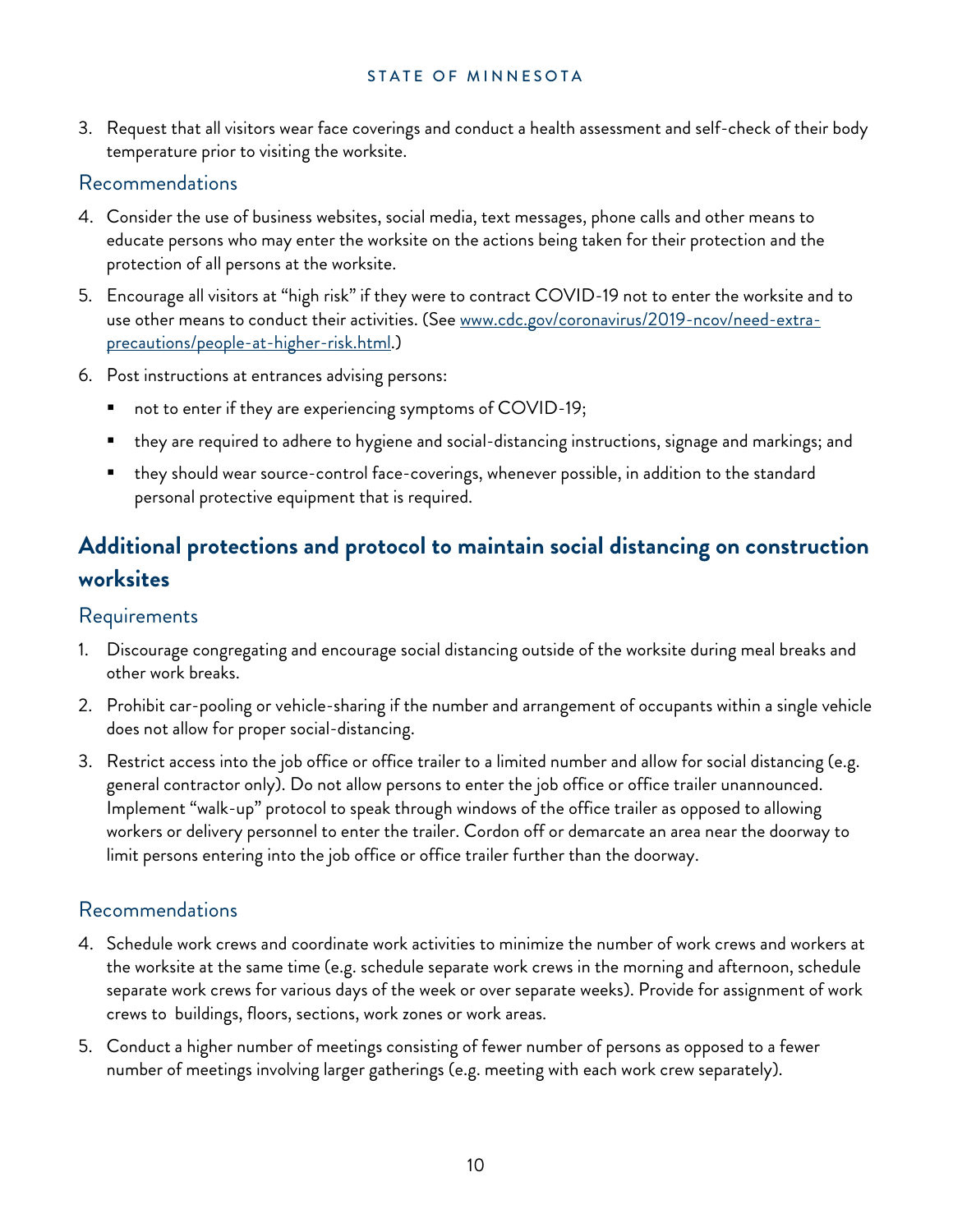- 6. Conduct meetings or conversations outside or in large areas or spaces as opposed to in job offices or office trailers.
- 7. Designate separate facilities, machinery or equipment throughout the worksite to minimize the common use throughout the worksite. Examples include providing:
	- additional access points, stairways and ladderways, and assigning specific work crews to use designated access points, as opposed to every work crew using all points of access;
	- additional sanitation facilities and assigning specific work crews to use designated facilities (e.g. portable toilets, handwashing stations), as opposed to every work crew using all facilities; and
	- multiple pieces of equipment (e.g. forklifts, mobile elevated work-platforms, skidsteers) and assigning specific work crews to use designated pieces of equipment.

# **Additional protocols for use of face coverings where social distancing cannot be consistently maintained**

## Requirements

- 1. Evaluate work activities that involve a breach of social distancing to determine if they can be done in an alternative way. Work activities should not be performed if adequate protective measures cannot be implemented. See above recommendations on the use of barriers, partitions, screens and curtains to provide for separation between workers and work crews.
- 2. Workers must always use a face covering when social distancing cannot be maintained. See CDC Use of Cloth Face Coverings to Help Slow the Spread of COVID-19 [\(www.cdc.gov/coronavirus/2019](http://www.cdc.gov/coronavirus/2019-ncov/prevent-getting-sick/diy-cloth-face%20coverings.html) [ncov/prevent-getting-sick/diy-cloth-face coverings.html\)](http://www.cdc.gov/coronavirus/2019-ncov/prevent-getting-sick/diy-cloth-face%20coverings.html). If workers are unable to use a face covering due to health or physical ability reasons, then the worker must use a face shield.
	- Instruct workers to launder reusable face coverings after each daily use.
	- **CDC** also has additional information about the use of face coverings at [www.cdc.gov/coronavirus/2019-ncov/prevent-getting-sick/diy-cloth-face-coverings.html,](https://www.cdc.gov/coronavirus/2019-ncov/prevent-getting-sick/diy-cloth-face-coverings.html) including washing instructions.

## Recommendations

3. Encourage all persons, including workers and visitors, to bring their own face coverings, or offer face coverings for their use.

# **Additional protections and protocol for in-home services**

## Requirements

1. Have all occupants present within the residence respond to the screening survey questions upon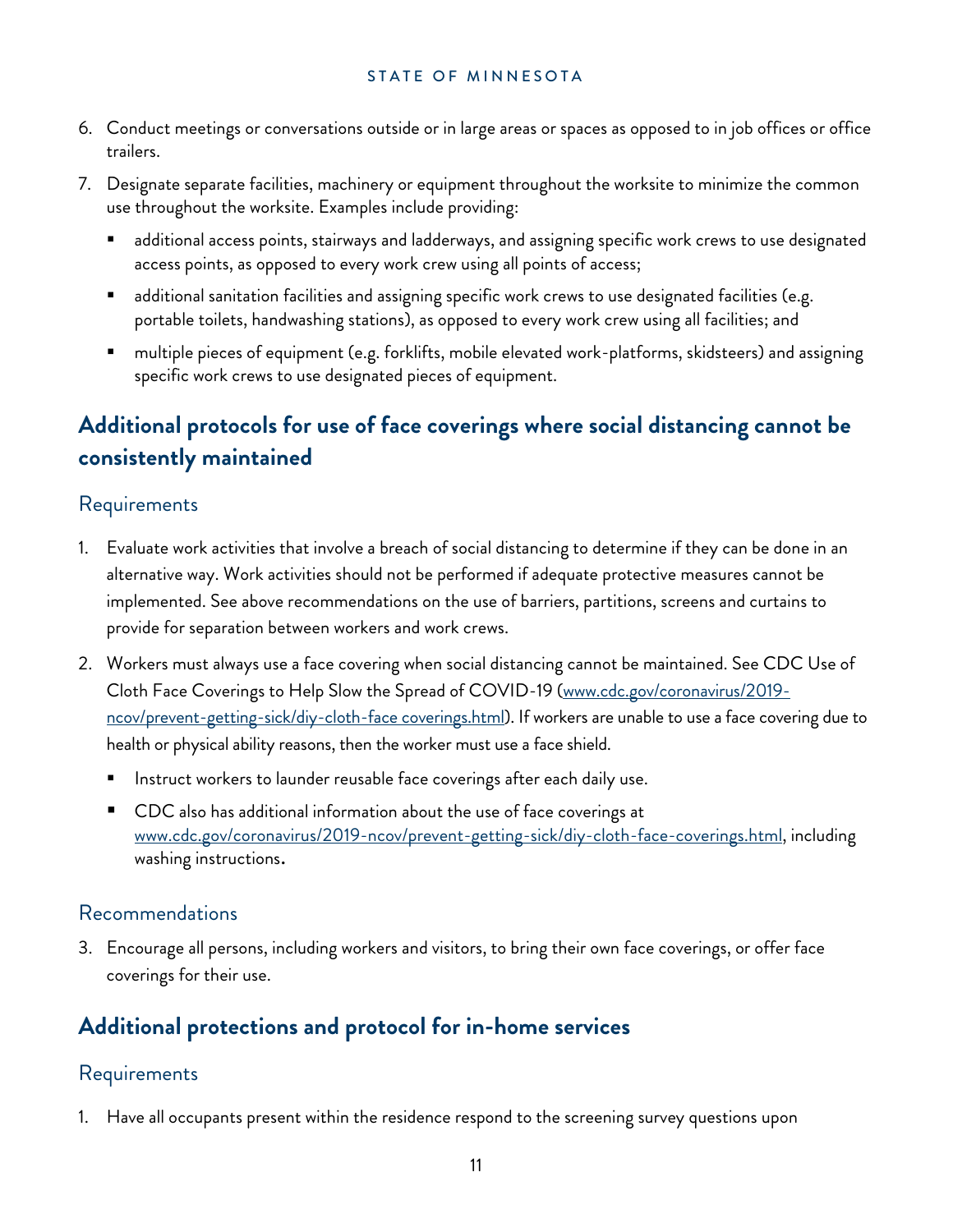arrival and verify they have read the screening survey and can respond "no" to all questions. Decline to enter the residence and proceed with the services if there is any suspicion that occupants are sick or symptomatic and leave the worksite.

- 2. Encourage that services be postponed for residences where "high risk" and vulnerable populations are residing. See CDC's People Who are at Higher Risk for Severe Illness [\(www.cdc.gov/coronavirus/2019](http://www.cdc.gov/coronavirus/2019-ncov/need-extra-precautions/people-at-higher-risk.html) [ncov/need-extra-precautions/people-at-higher-risk.html\)](http://www.cdc.gov/coronavirus/2019-ncov/need-extra-precautions/people-at-higher-risk.html).
- 3. Encourage occupants to minimize the number of persons present while workers are entering and working inside the residence.
- 4. Ensure proper social distancing is maintained between all workers and occupants of the residence at the worksite. Physical contact between workers and occupants must be avoided at all times (e.g. handshakes).
- 5. Workers must always use a face covering when social distancing cannot be maintained. See CDC Use of Cloth Face Coverings to Help Slow the Spread of COVID-19 [\(www.cdc.gov/coronavirus/2019](http://www.cdc.gov/coronavirus/2019-ncov/prevent-getting-sick/diy-cloth-face%20coverings.html) [ncov/prevent-getting-sick/diy-cloth-face coverings.html\)](http://www.cdc.gov/coronavirus/2019-ncov/prevent-getting-sick/diy-cloth-face%20coverings.html).
- 6. Strongly encourage occupants of the residence, who are present while workers are inside of the home, to wear face coverings unless not recommended for health or physical ability reasons.
- 7. Ensure workers regularly wash and/or sanitize their hands. Workers should wash their hands upon entering the worksite, before and after eating and meal periods, before and after restroom breaks, upon exiting the worksite and prior to entering their vehicle.
- 8. Frequently clean and disinfect all high-touch items, such as doorknobs, countertops, railings, handles and other surfaces.

## Recommendations

9. Communication to educate landlords, homeowners, tenants and occupants about the steps being taken for their protection while providing in-home services to mitigate the spread of COVID-19 is encouraged. Communicate protective measures to homeowners, tenants and occupants prior to entering the residence to both educate the occupants and inform them of their role in protecting the workers.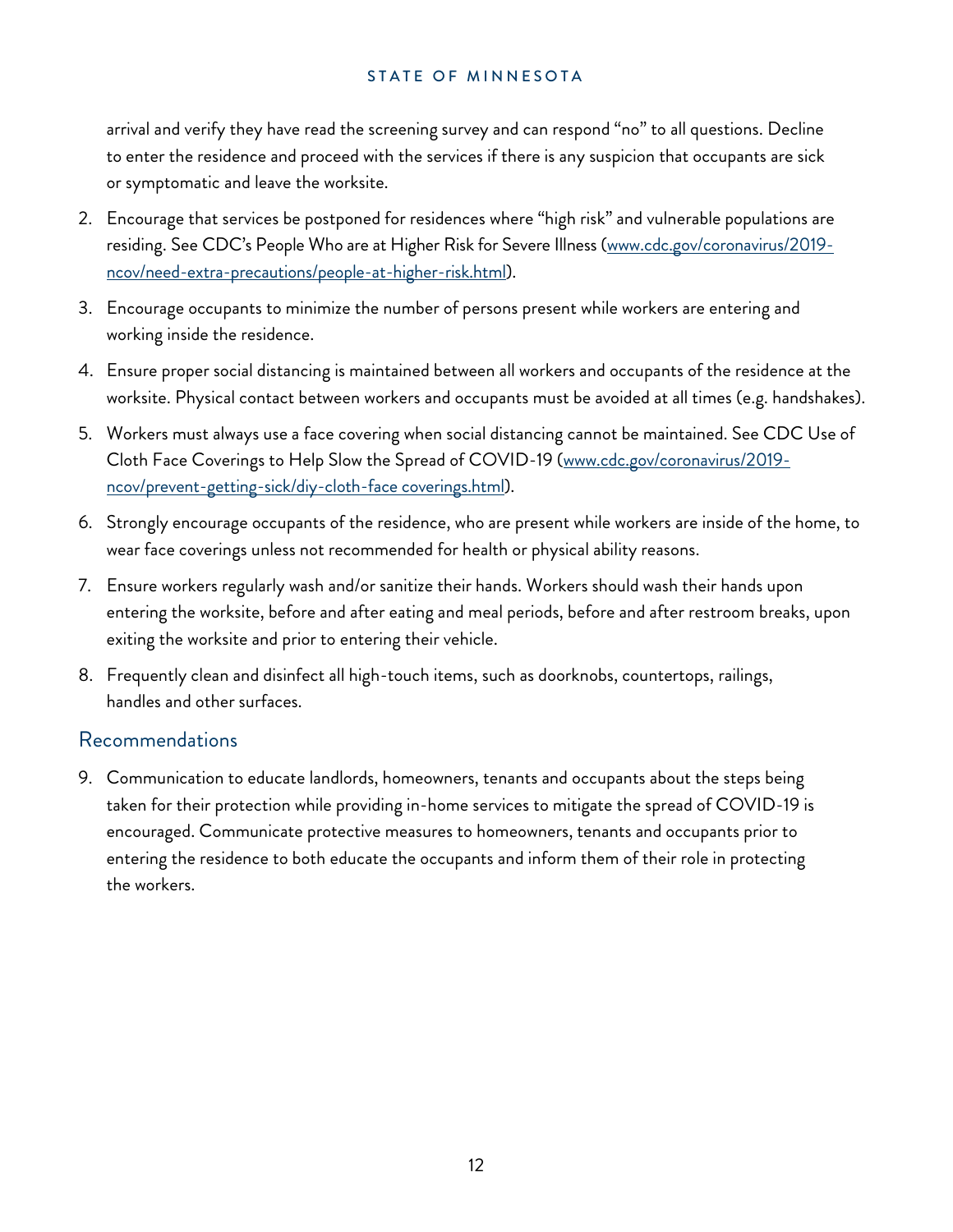# **Appendix A – Guidance for developing an COVID-19 Preparedness Plan**

## **General**

Centers for Disease Control and Prevention (CDC): Coronavirus (COVID-19) – [www.cdc.gov/coronavirus/2019-nCoV](http://www.cdc.gov/coronavirus/2019-nCoV)

Minnesota Department of Health (MDH): Coronavirus – [www.health.state.mn.us/diseases/coronavirus](http://www.health.state.mn.us/diseases/coronavirus) 

State of Minnesota: COVID-19 response - mn.gov/covid19

## **Businesses**

CDC: Resources for businesses and employers -www.cdc.gov/coronavirus/2019[ncov/community/organizations/businesses-employers.html](http://www.cdc.gov/coronavirus/2019-ncov/community/organizations/businesses-employers.html) 

CDC: General business frequently asked questions – [www.cdc.gov/coronavirus/2019](http://www.cdc.gov/coronavirus/2019-ncov/community/general-business-faq.html) [ncov/community/general-business-faq.html](http://www.cdc.gov/coronavirus/2019-ncov/community/general-business-faq.html)

CDC: Building/business ventilation – [www.cdc.gov/coronavirus/2019-ncov/community/guidance-business](http://www.cdc.gov/coronavirus/2019-ncov/community/guidance-business-response.html)[response.html](http://www.cdc.gov/coronavirus/2019-ncov/community/guidance-business-response.html)

MDH: Businesses and employers: COVID-19 – [www.health.state.mn.us/diseases/coronavirus/businesses.html](http://www.health.state.mn.us/diseases/coronavirus/businesses.html)

MDH: Health screening checklist – [www.health.state.mn.us/diseases/coronavirus/facilityhlthscreen.pdf](http://www.health.state.mn.us/diseases/coronavirus/facilityhlthscreen.pdf)

MDH: Materials for businesses and employers -www.health.state.mn.us/diseases/coronavirus/materials

Minnesota Department of Employment and Economic Development (DEED): COVID-19 information and resources – [mn.gov/deed/newscenter/covid/](https://mn.gov/deed/newscenter/covid/)

Minnesota Department of Labor and Industry (DLI): Updates related to COVID-19 – [www.dli.mn.gov/updates](http://www.dli.mn.gov/updates)

Federal OSHA – [www.osha.gov](http://www.osha.gov/)

AIHA Back to Work Safely - [www.backtoworksafely.org/](http://www.backtoworksafely.org/)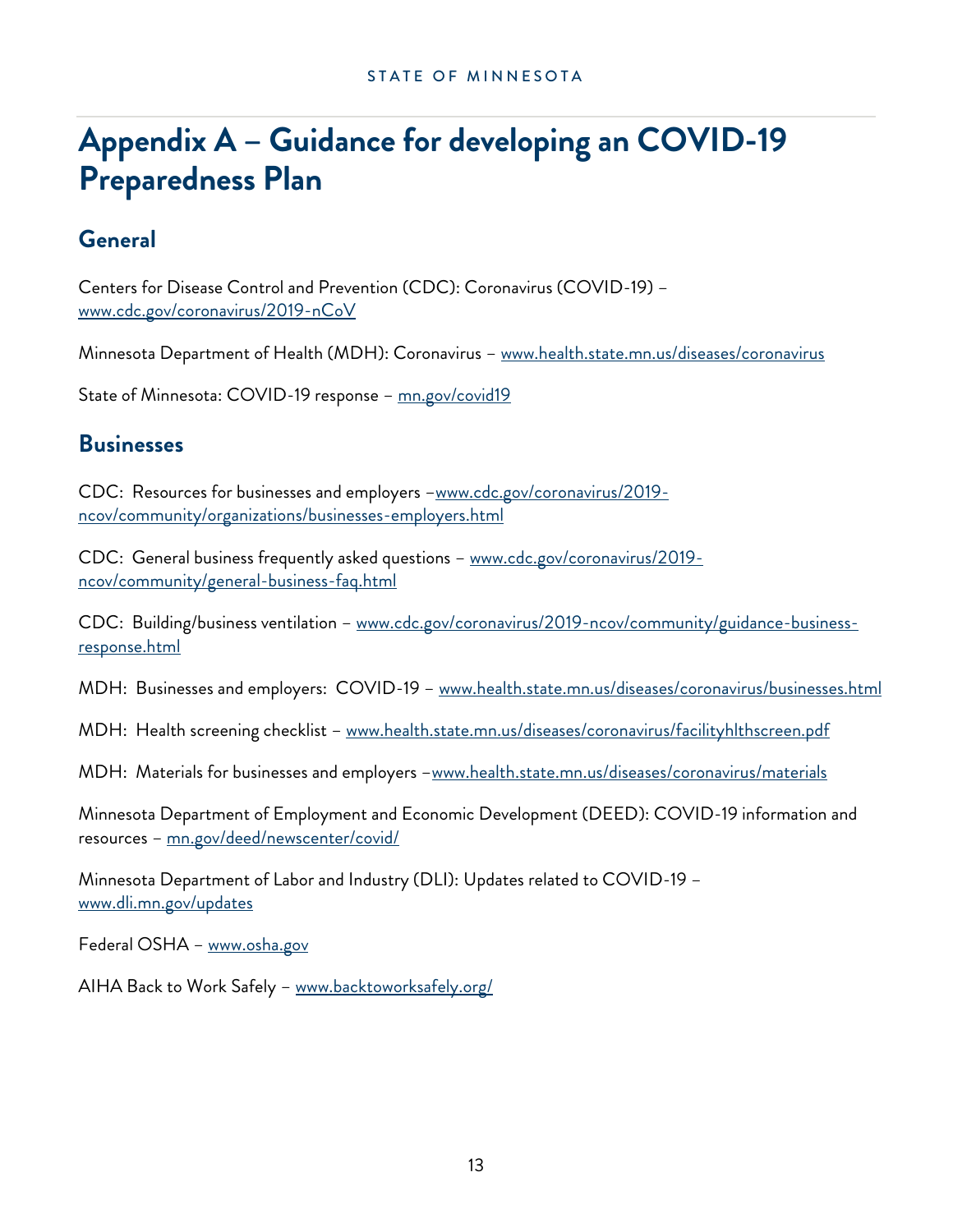# **Handwashing**

MDH: Handwashing video translated into multiple languages - www.youtube.com/watch?v=LdQuPGVcceg

## **Respiratory etiquette: Cover your cough or sneeze**

- CDC: [www.cdc.gov/coronavirus/2019-ncov/prevent-getting-sick/prevention.html](http://www.cdc.gov/coronavirus/2019-ncov/prevent-getting-sick/prevention.html)
- CDC: [www.cdc.gov/healthywater/hygiene/etiquette/coughing\\_sneezing.html](http://www.cdc.gov/healthywater/hygiene/etiquette/coughing_sneezing.html)
- MDH: [www.health.state.mn.us/diseases/coronavirus/prevention.html](http://www.health.state.mn.us/diseases/coronavirus/prevention.html)

# **Social distancing**

- CDC: [www.cdc.gov/coronavirus/2019-ncov/community/guidance-business-response.html](http://www.cdc.gov/coronavirus/2019-ncov/community/guidance-business-response.html)
- MDH: [www.health.state.mn.us/diseases/coronavirus/businesses.html](http://www.health.state.mn.us/diseases/coronavirus/businesses.html)

# **Housekeeping**

- CDC: [www.cdc.gov/coronavirus/2019-ncov/community/disinfecting-building-facility.html](http://www.cdc.gov/coronavirus/2019-ncov/community/disinfecting-building-facility.html)
- CDC: [www.cdc.gov/coronavirus/2019-ncov/prevent-getting-sick/disinfecting-your-home.html](http://www.cdc.gov/coronavirus/2019-ncov/prevent-getting-sick/disinfecting-your-home.html)
- CDC: [www.cdc.gov/coronavirus/2019-ncov/community/organizations/cleaning-disinfection.html](http://www.cdc.gov/coronavirus/2019-ncov/community/organizations/cleaning-disinfection.html)

Environmental Protection Agency (EPA): [www.epa.gov/pesticide-registration/list-n-disinfectants-use](https://www.epa.gov/pesticide-registration/list-n-disinfectants-use-against-sars-cov-2-covid-19)[against-sars-cov-2-covid-19](https://www.epa.gov/pesticide-registration/list-n-disinfectants-use-against-sars-cov-2-covid-19)

# **Employees exhibiting signs and symptoms of COVID-19**

- CDC: [www.cdc.gov/coronavirus/2019-ncov/if-you-are-sick/steps-when-sick.html](http://www.cdc.gov/coronavirus/2019-ncov/if-you-are-sick/steps-when-sick.html)
- MDH: [www.health.state.mn.us/diseases/coronavirus/basics.html](http://www.health.state.mn.us/diseases/coronavirus/basics.html)
- MDH: [www.health.state.mn.us/diseases/coronavirus/facilityhlthscreen.pdf](http://www.health.state.mn.us/diseases/coronavirus/facilityhlthscreen.pdf)
- MDH: [www.health.state.mn.us/diseases/coronavirus/returntowork.pdf](http://www.health.state.mn.us/diseases/coronavirus/returntowork.pdf)
- State of Minnesota - [mn.gov/covid19/for-minnesotans/if-sick/get-tested/index.jsp](https://mn.gov/covid19/for-minnesotans/if-sick/get-tested/index.jsp)

# **Training**

CDC: [www.cdc.gov/coronavirus/2019-ncov/community/guidance-small-business.html](http://www.cdc.gov/coronavirus/2019-ncov/community/guidance-small-business.html)